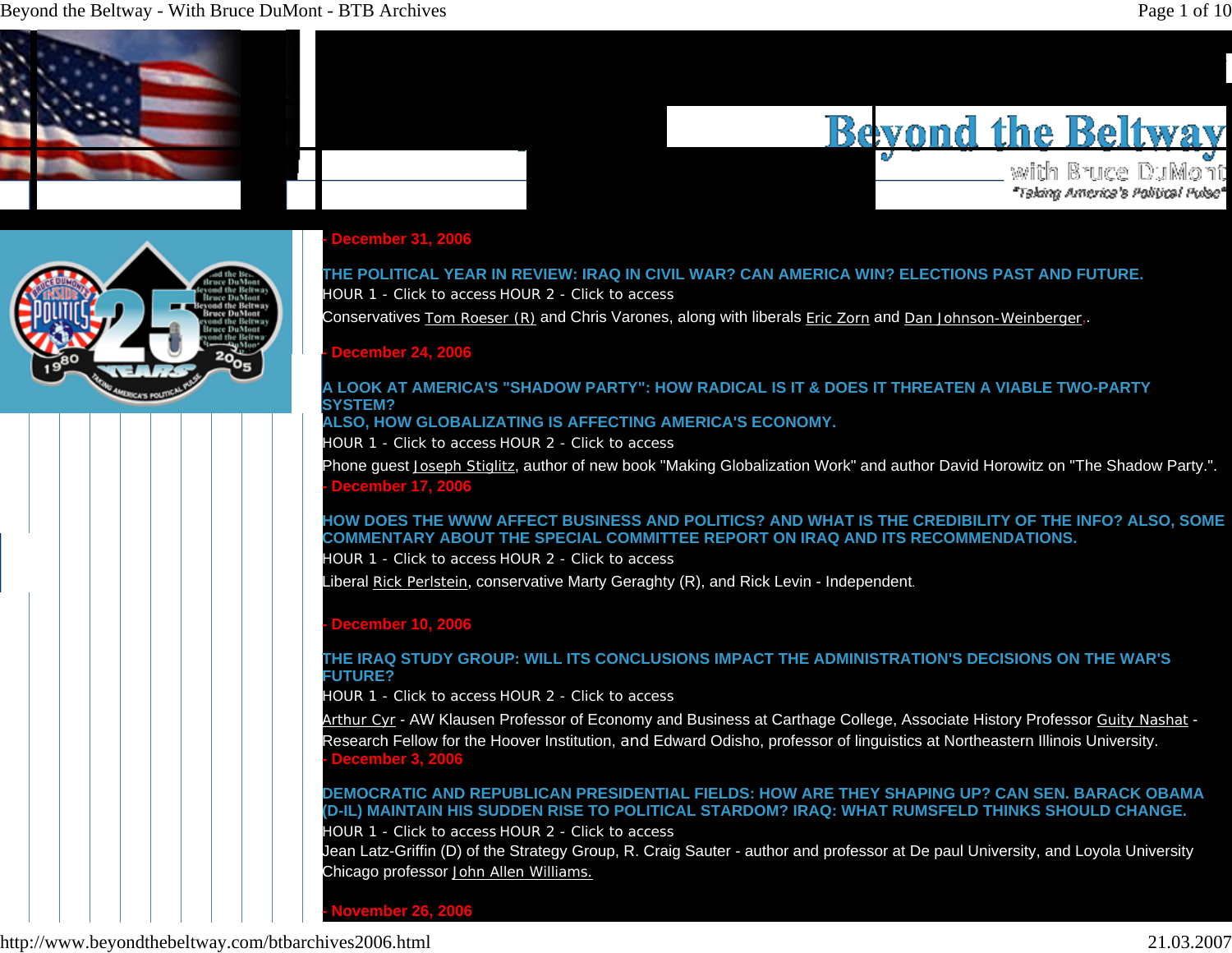**WAR IN IRAQ: HAS GONE ON LONGER THAN WORLD WAR II. WHERE ARE WE GOING WITH OUR STRATEGY?**HOUR 1 - Click to access HOUR 2 - Click to access

Ralph Conner (R) of the Heartland Institute, Mary Hartigan (D) - attorney, and Brian Boyer - TV Producer & Documentarian.

**- November 19, 2006**

**NOW THAT THEY WILL HAVE CONTROL, WHAT IS THE DEMOCRATIC PLAN FOR VICTORY IN IRAQ?**

HOUR 1 - Click to access HOUR 2 - Click to access

Molly Andolina - professor of Political Science at DePaul University, Roland Martin (D) - Chicago Defender and liberal Dan Johnson-Weinberger.

# **- November 12, 2006**

#### **DEMOCRATIC HOUSE AND SENATE: WILL THE RIGHT KNOW WHAT THE LEFT IS DOING?**HOUR 1 - Click to access HOUR 2 - Click to access

Draft Rudy Guiliani Organization founder <u>Allen Fore,</u> Eric Adelstein (D) - Democratic strategist, Richard Boykin (D) - Chief of Staff for Cong. Rep Danny K. Davis, and University of Chicago Professor Charles Lipson

#### **- November 5, 2006**

#### **KEY RACES FOR THE ELECTION AND HOW THEY ARE SHAPING UP?**

HOUR 1 - Click to access HOUR 2 - Click to access

Tom Bevan (R) - RealClearPolitics.com editor, and Jim Bohannon - national talk show host. Hour 2 - Campaign 2006 reports from all around the country.

# **- October 29, 2006**

#### **STEM CELL RESEARCH: HOW FAR WILL PROPONENTS GO TO MAKE THEIR POINT? PUNDITS TALKING ABOUT PUNDITS: WHEN IS ENOUGH, ENOUGH?**

HOUR 1 - Click to access HOUR 2 - Click to access

James Wall (D) - Senior Contributing Editor, Christian Century Magazine,

Lee Newcom (R), and Molly Andolina - professor of Political Science at DePaul University.

Susan Estrich talks about her new book about when punditd carry their feelings to extremes.

#### **- October 22, 2006**

#### **WHO ARE THE FRONTRUNNERS IN THE MIDTERM ELECTIONS? PLUS....LOOKING AHEAD TO THE PRESIDENTIAL RACE.**

HOUR 1 - Click to access HOUR 2 - Click to access Mary Anne Carter - Republican Strategist,

Randy Button - Former Chairman TN Democratic Party, Mike Fitzgerald - UT - Howard Baker Center, Hallerin Hilton Hill - WNOX-FM Talk Show Host.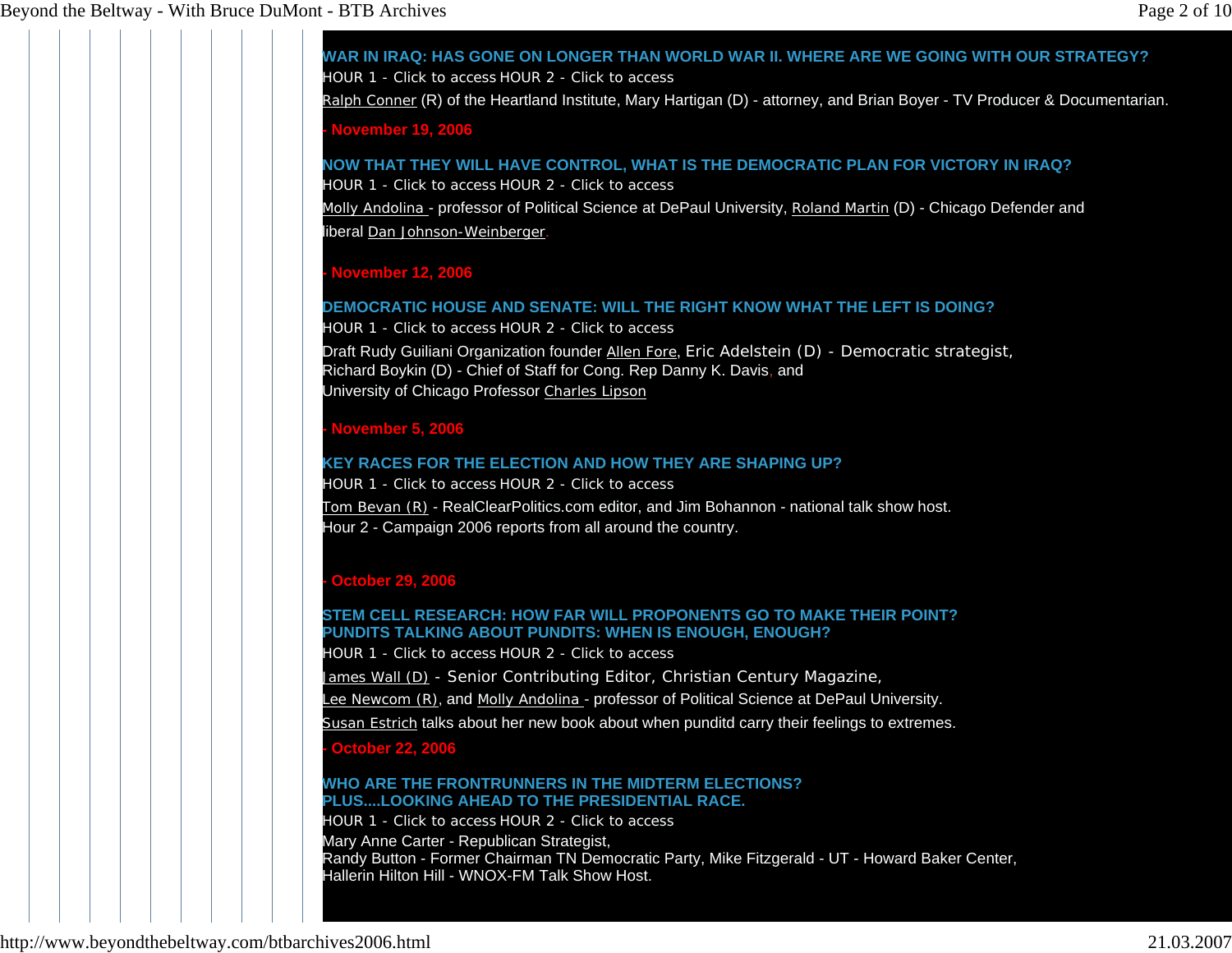#### **- October 15, 2006**

# **NORTH KOREA: CAN THEY DELIVER A NUCLEAR WEAPON? WILL SANCTIONS DETER THEM?**

HOUR 1 - Click to access HOUR 2 - Click to access

Arthur Cyr - AW Klausen Professor of Economy and Business at Carthage College,

Richard E. Friedman - President of the National Strategy Forum, and Geneive Abdo - author of

"Mecca and Main Street: Muslim Life in America after 9/11."

Also, phone guest.... author Gregory Copley on his new book "Art of Victory."

**- October 8, 2006**

# **CAMPAIGN 2006: WHAT WILL MOST AFFECT THE REPUBLICAN CONTROL OF THE CONGRESS AND SENATE?**

HOUR 1 - Click to access HOUR 2 - Click to access

Tom Bevan (R) - RealClearPolitics.com editor, University of Chicago Professor Charles Lipson,

and author/reporter Joe Mathews of the Los Angeles Times.

# **- October 1, 2006**

#### **SEX SCANDAL AND THE ELECTION: DOES MARK FOLEY PUT THE REPUBLICAN PARTY ON THE DEFENSIVE BECAUSE OF HIS ACTIVITIES? IS THE SCOPE OF THE INVESTIGATION ADEQUATE?**

HOUR 1 - Click to access HOUR 2 - Click to access

Conservative, and liberal Dan Johnson-Weinberger,

Kevin McCullough - conservative political talk show host and commentator,

and <u>Molly Andolina -</u> professor of Political Science at DePaul University.

Also, phone guest.... author Sidney Blumenthal - former advisor to Bill Clinton.

# **- September 24, 2006**

#### **WHAT IS THE STATE OF OUR ECONOMY? STABLE AND ROBUST, OR A GIANT SUCKING SOUND?**

Hour 1 - Click to access Hour 2 - Click to access

John Challenger - outplacement company CEO, Dan Swinney - director

of the Center for Labor & Community Research, and immigration attorney Don Garner.

Second hour phone guest Joseph Stiglitz, author of new book "Making Globalization Work."

# **- September 17, 2006**

# **WHAT ARE THE KEY ISSUES FACING THE NATION IN THE UPCOMING ELECTIONS?**

**IS ILLEGAL IMMIGRATION THE HEADLINER?** Hour 1 - Click to access Hour 2 - Click to access Christine Dudley (R), Pete Giangreco (D), and Rick Levin - Independent. Hour 2 - Patrick Buchanan talks about illegal immigration and his new book, "State of Emergency."

# **- September 10, 2006**

# **SEPT. 11 ATTACK - FIVE YEARS LATER: HOW HAS OUR NATION CHANGED?**

Hour 1 - Click to access Hour 2 - Click to access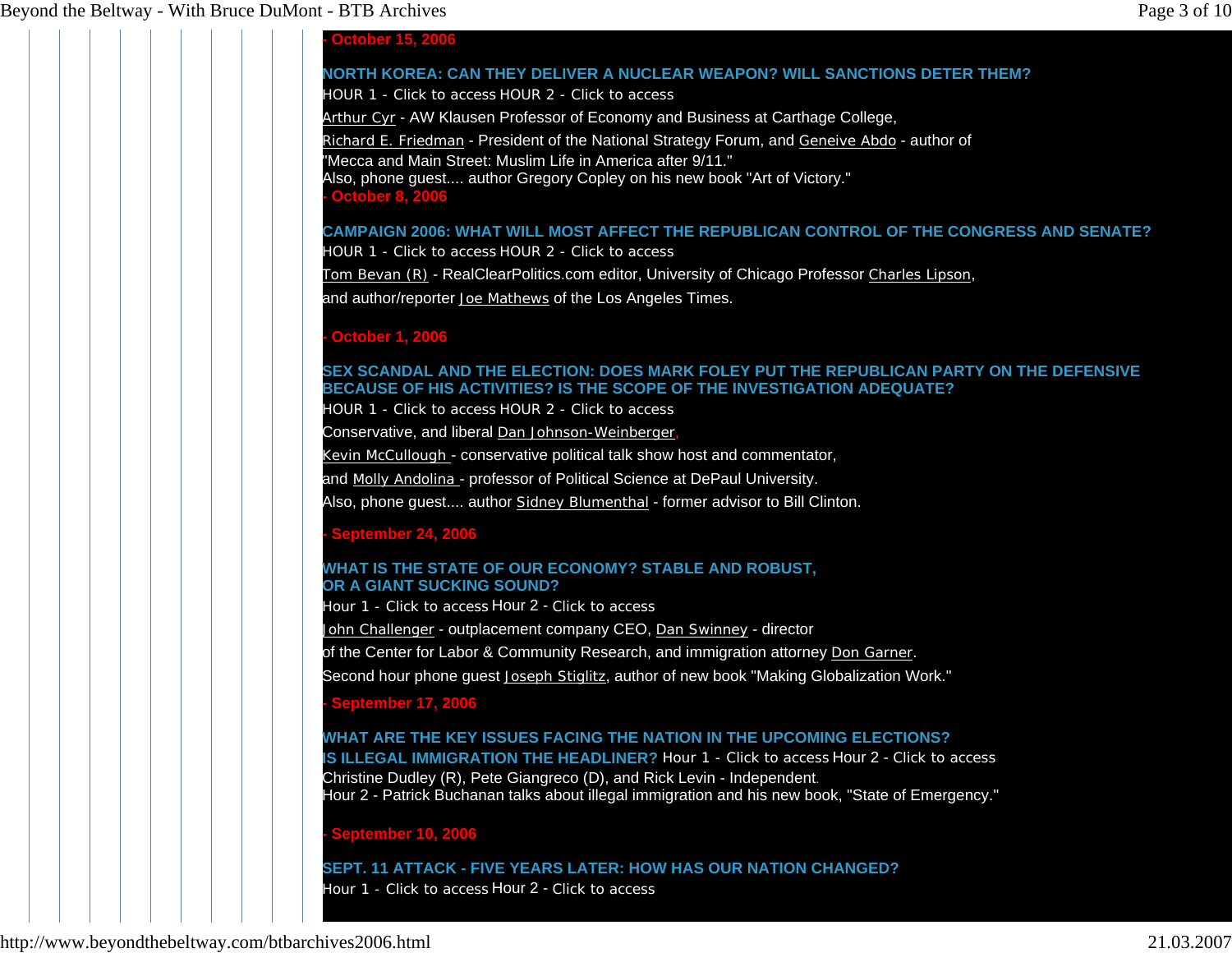Associate History Professor Guity Nashat - Research Fellow for the Hoover Institution, Marty Geraghty (R) - Conservative, and Eric Zorn - columnist, Chicago Tribune. Hour 2 - Author Lawrence Wright on his new book, The Looming Tower: Al-Qaeda and the Road to 9-11.". **- September 3, 2006**

#### **UPCOMING ELECTIONS: WILL REPUBLICANS KEEP THE HOUSE AND SENATE?**

Hour 1 - Click to access Hour 2 - Click to access

Tom Bevan (R) - RealClearPolitics.com editor, Chris Varones - Conservative, and liberal Dan Johnson-Weinberger.

**- August 27, 2006**

#### **HIV/AIDS VIRUS: HOW DO YOU ADDRESS THE EPIDEMIC PROPORTIONS IN THE AFRO-AMERICAN COMMUNITY? SHOULD THERE BE SAFEGUARDS TO PREVENT THE SPREAD IN PRISON POPULATIONS?**

Hour 1 - Click to access Hour 2 - Click to access

Roland Martin (D) - Chicago Defender & Ziff Sistrunk - HIV/aids activist.

#### **- August 20, 2006**

**DOES THE RECENT FEDERAL COURT DECISION AGAINST WIRETAPPING ENDANGER AMERICA'S SECURITY PROGRAMS? AND CAN THE REPUBLICAN PARTY CAPITALIZE ON THIS AS A BLOW TO PATRIOTISM? ALSO, A LOOK AT AMERICA'S "SHADOW PARTY": HOW RADICAL IS IT & DOES IT THREATEN A VIABLE TWO-PARTY SYSTEM?** 

Hour 1 - Click to access Hour 2 - Click to access

Rosanna Pulido - Director, Minuteman Project of Illinois, Brian Boyer - TV Producer & Documentarian, and immigration attorney <u>Don Garner</u>. Phone guest David Horowitz.

# **- August 13, 2006**

#### **ELECTION POLITICS: HAS THE RACE BEGUN? DOES LAMONT'S PRIMARY WIN OVER LIEBERMANN SEND A SIGNAL? TERRORISM AND SECURITY: LONDON AND THE PAKISTANI TRAINING GROUNDS**

HOUR 1 - Click to access HOUR 2 - Click to access

Tom Bevan (R) - RealClearPolitics.com editor, Eric Adelstein (D), and John McGovern (R).

Also, phone guest Gregory Lee, expert on terrorism.

#### **- August 6, 2006**

## **IS IRAN BEHIND HEZBOLLAH IN RESISTING ISRAEL? HISTORICALLY, IS THE MIDDLE EAST ANY DIFFERENT TODAY?** HOUR 1 - Click to access Click to access Hour 2

Lee Newcom (R), Brian Boyer - TV Producer & Documentarian, and University of Chicago Professor Charles Lipson, Also, UIC Associate History Professor Guity Nashat - Research Fellow for the Hoover Institution.

#### **July 30, 2006**

#### **ONGOING BATTLES BETWEEN ISRAEL & HEZBOLLAH - THE STATE OF THE GUANTANAMO TODAY**  HOUR 1 - Click to access Click for Hour 2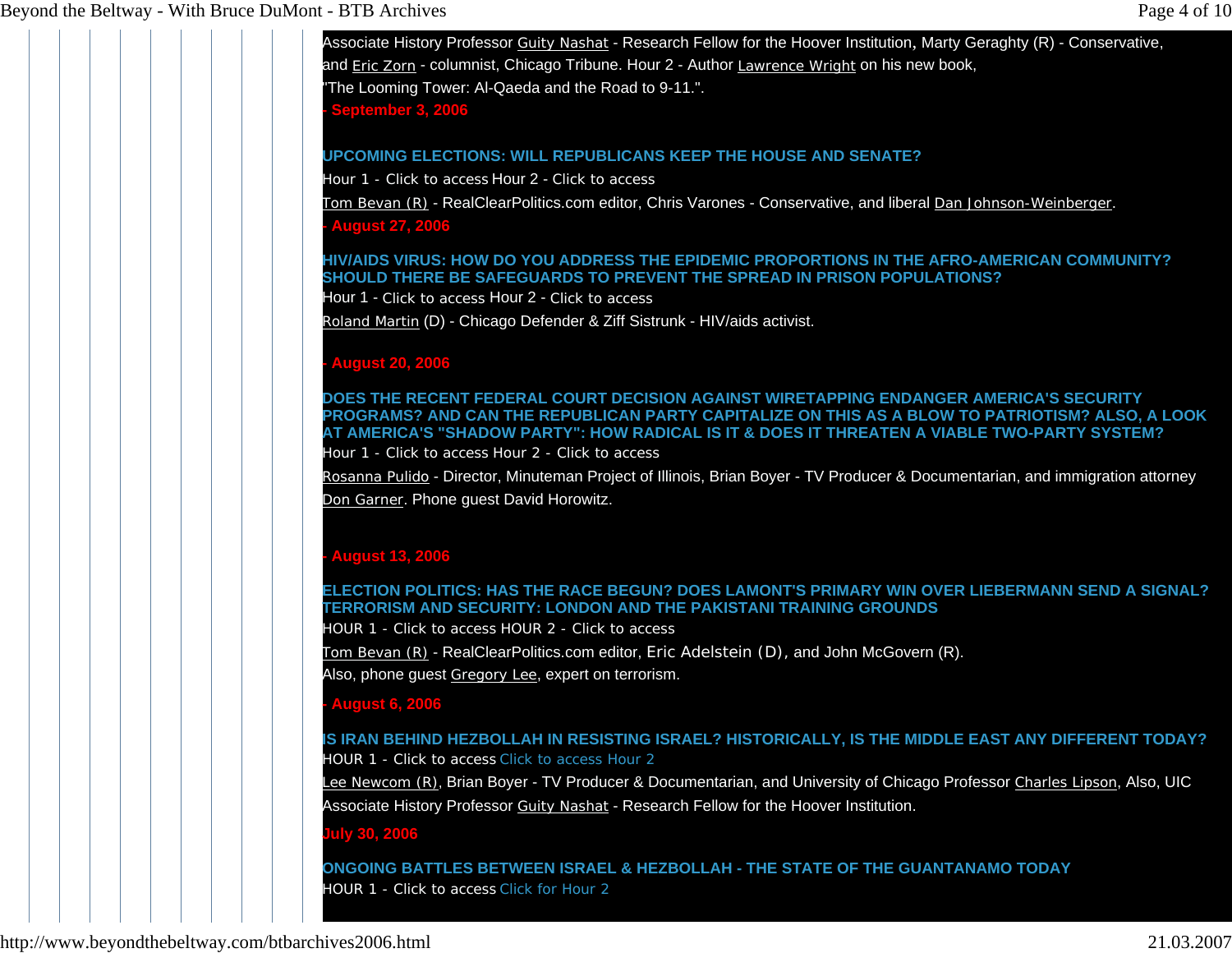Arthur Cyr - AW Klausen Professor of Economy and Business at Carthage College, Dan Proft - conservative, and Joe Margulies -Professor of Law at Northwestern University.

**- July 23, 2006**

cast of our first program following the attacks on New York on Sept. 11, 2001.

**LEST AMERICA FORGET: REACTION AND ACTION DURING SOME OF AMERICA'S DARKEST DAYS**

HOUR 1 - Click to access Click for Hour 2

Arthur Cyr - AW Klausen Professor of Economy and Business at Carthage College, and Ghada Talhami, Palestinian-American

## **- July 16, 2006**

broadcast from affiliate WTAG Radio in Worcester, MA **MORE MIDEASTERN CONFLICT: HEZBOLLAH STRONGHOLDS POMMELLED BY ISRAELI AIR STRIKES. WHAT ROLE SHOULD AMERICA TAKE? WHAT FUTURE IS THERE FOR GAY CIVIL UNIONS IN THE COMMONWEALTH OF MASSACHUSSETTS AND THROUGHOUT THE NATION?**HOUR 1 - Click to access HOUR 2 - Click to access

Massachussetts guests including:

# **- July 9, 2006**

# **NORTH KOREA MISSILE LAUNCHES - DO WE FEEL A BIT LESS SAFE, EVEN ON THE U.S. MAINLAND? WOULD TERRORISM IN THE HOLLAND TUNNEL BE WORSE THAN AN OVERT STRIKE ON AMERICA?**

HOUR 1 - Click to access HOUR 2 - Click to access

Rosanna Pulido Conservative - Director, Minuteman Project of Illinois,

civic leader Kathy Posner, and liberal Jessica Clark - executive editor, *In These Times*. Hour 2 - Phone guest: John Stossel - anchor ABC's 20/20, author of "Myths, Lies and Downright Stupidity."

# **- July 2, 2006**

#### **FREEDOMS IN AMERICA: ARE THEY COMPROMISED, OR DO OUR CONSTITUTIONAL SAFEGUARDS PREVAIL?** HOUR 1 - Click to access HOUR 2 - Click to acces

Sean Healy - McCormick Tribune Freedom Museum

Chris Varones - Conservative, and liberal Dan Johnson-Weinberger.

Hour 2 - Phone guest: author Richard Bookhiser, "What Would the Founders Do?"

# **- June 25, 2006**

#### **LIBERALS AND CONSERVATIVES....WHO ARE THEY TODAY, AND WHAT DEFINES THEM?**

H**OUR 1 - Click to access** H**OUR 2 - Click to access**

Peter Beinhart - liberal, Dan Proft - conservative, and columnist Mary Mitchell - Chicago Sun Times.

# **- June 18, 2006**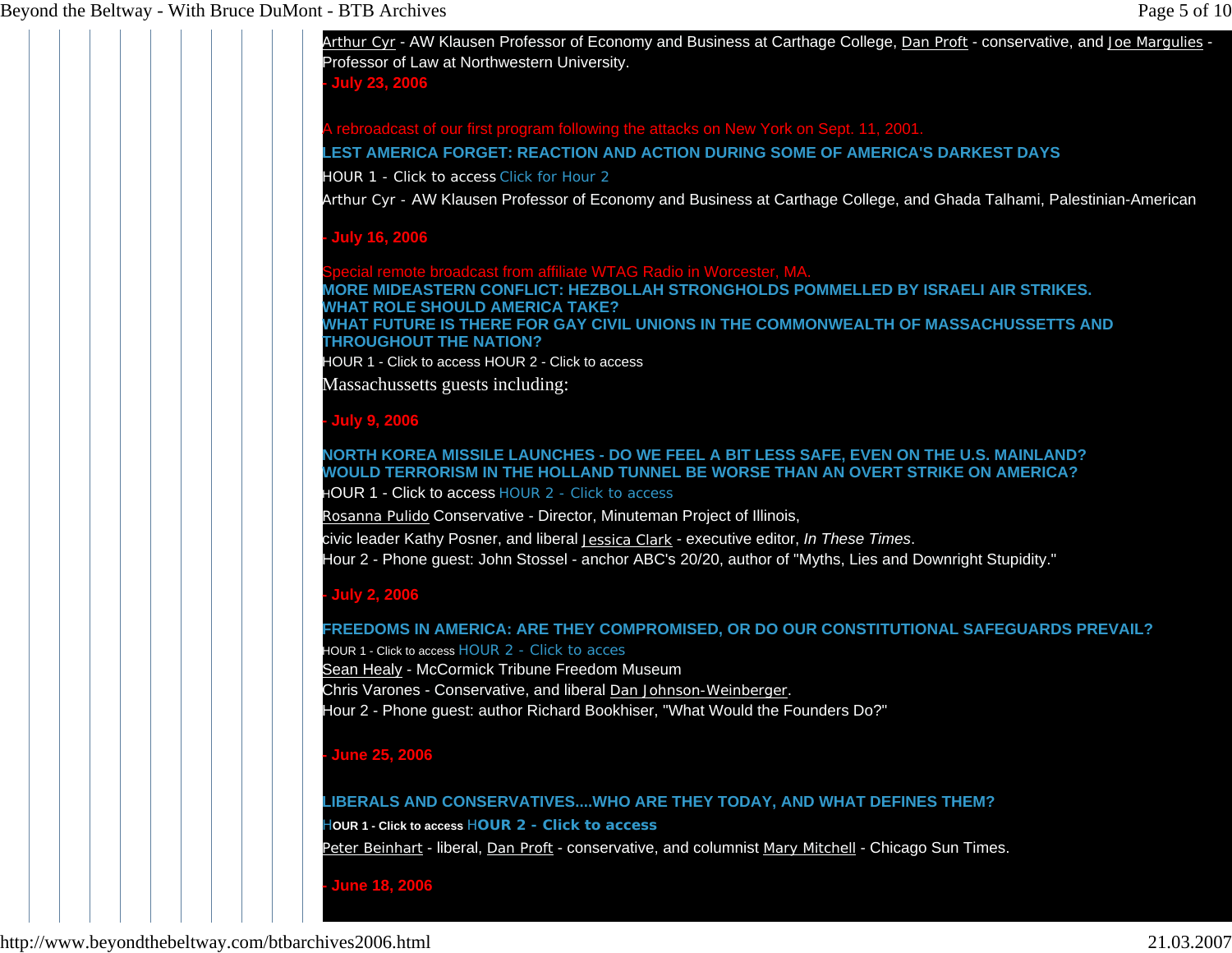#### **ARE THERE ANY POSITIVE ASPECTS TO THE WAR IN IRAQ? HAS TROUBLE ON AMERICAN SOIL BEEN AVERTED?**

**HOUR 1 - Click to access HOUR 2 - Click to access**

Lee Newcom (R), Brian Boyer - TV Producer & Documentarian,

and Salim Muwakkil - Columnist.

## **- June 11, 2006**

**DOES OUR REPRESENTATION DO A GOOD JOB IN WASHINGTON?**

**HOUR 1 - Click to access HOUR 2 - Click to access** Tom Roeser (R) -Conservative WLS-Chicago talk show host, and Cong. Jesse Jackson Jr. (D-IL).

# **- June 4, 2006**

# **TORONTO TERRORIST PLOT: DID COVERT PHONE TAPPING AVERT A DISASTER?HOUR 1 - Click to access HOUR 2 - Click to access**Remote broadcast from WOR Radio, AM-710 in New York City Rob Arnold (R), and Hank Sheinkopf (D).

# **- May 28, 2006**

# **HONORING AMERICA'S WAR VETERANS: SPECIAL MEMORIAL DAY WEEKEND PROGRAM**

# **HOUR 1 - Click to access HOUR 2 - Click to access**

Col. Steven Huber - Iraq War vet, Lt. Col Rick Mills - Vietnam War vet, First Lt. Jerry Kykicz - Vietnam War vet and Jose Martinez - Korean War vet.

# **- May 21, 2006**

# **IS THE PRESIDENT'S PLAN FOR IMMIGRANTS A TARGET, OR ON TARGET?**

**HOUR 1 - Click to access HOUR 2 - Click to access**

#### Lee Newcom (R),

Richard Boykin (D) - Chief of Staff for Cong. Rep Danny K. Davis and Paula Gilovich - Education Director of About Face Theatre**.**

# **- May 14, 2006**

# **WHAT ARE THE LEGAL RIGHTS OF IMMIGRANTS? AND SHOULD OUR BORDERS BE SEALED? HOUR 1 - Click to access HOUR 2 - Click to access**Rosanna Pulido - Director, Minuteman Project of Illinois, Ralph Conner of the Heartland Institute, and immigration attorney Don Garner.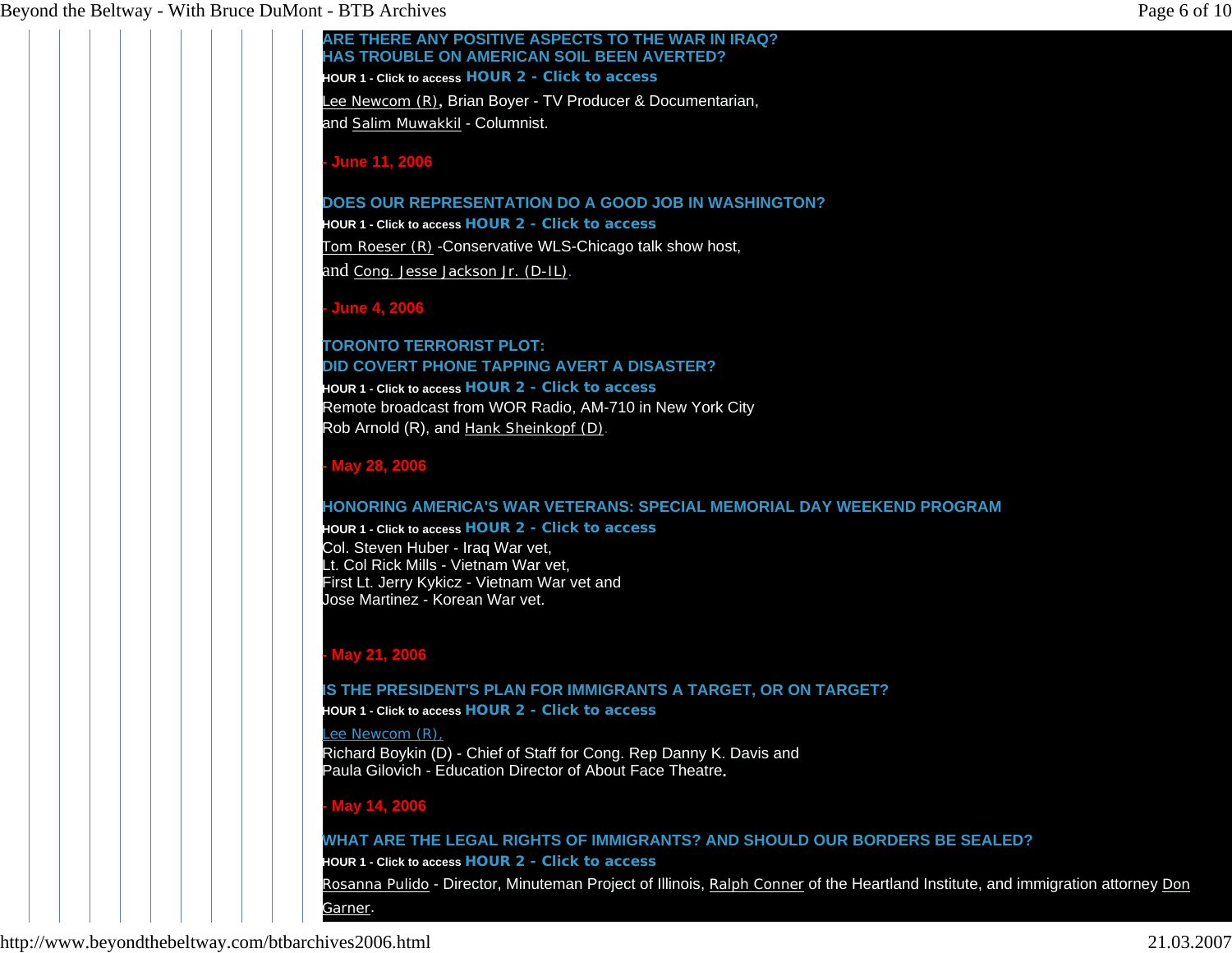# **- May 7, 2006**

#### **WHAT DOES THE CHANGE OF THE CIA DIRECTOR DO TO OUR NATIONAL SECURITY EFFORTS? HOUR 1 - Click to access HOUR 2 - Click to access**

Conservative Tom Roeser, Liberal Rick Perlstein, and BTB Listener Dennis Canfield. Phone guest in 2nd hour author David Sirota.

#### **- April 30, 2006**

# **ILLEGAL IMMIGRATION: WHAT IMPACT WILL "DAY WITHOUT IMMIGRANTS" MARCHES HAVE ON GOVERNMENT POLICY FORMATION?**

**HOUR 1 - Click to access HOUR 2 - Click to access**

Remote Broadcast at ABC-Disney Studios in Burbank, CA

Democratic director Peter O'Fallon, Republican actor Lance Frank, and Independent school teacher Virginia Hill.

#### **- April 23, 2006**

#### **TOP SECRET INFORMATION: SHOULD GOVERNMENT AND JOURNALISTIC INFO LEAKERS BE FIRED, PRAISED OR TRIED FOR TREASON? WHAT IS THE PUBLIC'S RIGHT TO KNOW?**

**HOUR 1 - Click to access HOUR 2 - Click to access**  Chip Wilkins - Liberal, Marty Geraghty (R) - Conservative, and Independent Rick Levin

## **- April 16, 2006**

#### **HOW CAN THE U.S. POSSIBLY DEPORT 11-12 MILLION ILLEGAL IMMIGRANTS?**

HOUR 1 - Click to access HOUR 2 - Click to access

Rosanna Pulido - Director, Minuteman Project of Illinois,

Chris Varones - Conservative, and liberal Dan Johnson-Weinberger.

# **- April 9, 2006**

#### **DO ILLEGAL IMMIGRANTS REALLY TAKE THE JOBS THAT AMERICANS D**

HOUR 1 - Click to access HOUR 2 - Click to access

Christine Dudley (R), Arthur Cyr - AW Klausen Professor of Economy and Business at Carthage College, and Dan Johnson-Weinberger.

#### **- April 2, 2006 SHOULD ILLEGAL IMMIGRANTS BE CLASSIFIED AS FELONS? IS GEORGE BUSH A LAME DUCK PRESIDENT?**

HOUR 1 - Click to access HOUR 2 - Click to access

Guest Host: Chicago broadcaster Tom Shaer, University of Chicago Professor Charles Lipson, Lee Newcom (R) and Chip Wilkins -Liberal.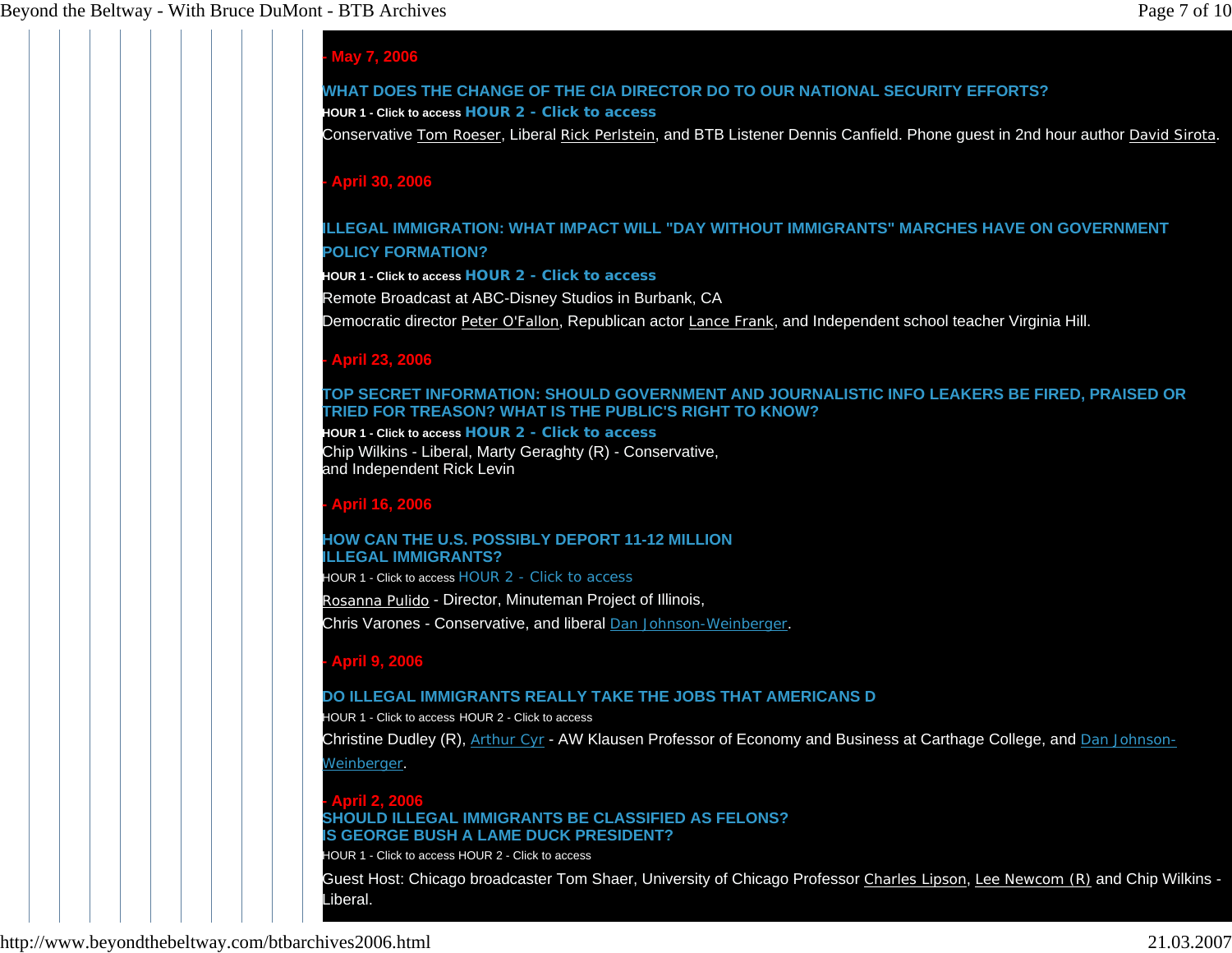# **- March 26, 2006**

## **ILLEGAL IMMIGRATION: HOW DO WE CONTROL THE INFLUX AND MANAGE THOSE ALREADY HERE?**

HOUR 1 - Click to access HOUR 2 - Click to access

Charlie Stone (R)- media producer & former prosecutor,

IL State Rep. Susana Mendoza (D)

and Rick Levin - Independent.

# **- March 19, 2006**

# **THIRD ANNIVERSARY OF IRAQ BOMBING....WHERE ARE WE NOW? ALSO....FOREIGN PRODUCED PRODUCTS: IS THERE SUCH A THING AS CONSUMER PATRIOTISM?**

HOUR 1 - Click to access HOUR 2 - Click to access

Tom Bevan (R) - RealClearPolitics.com editor, Chris Robling (R) - political consultant, Brian Boyer - TV Producer & Documentarian, and Salim Muwakkil - Columnist.

# **- March 12, 2006**

#### **GOVERNMENT EAVESDROPPING: SHOULD THIS ADMINISTRATION BE CENSURED? ALSO....ARE WE DOING A GOOD JOB OF REHABBING THOSE INCARCERATED TO BE PRODUCTIVE SOCIETY MEMBERS?**

HOUR 1 - Click to access HOUR 2 - Click to access

Lee Newcom (R), Chip Wilkins - Liberal, and Richard Boykin (D) - Chief of Staff for Cong. Rep Danny K. Davis.

# **- March 5, 2006**

#### **PORT SECURITY: A FOREIGN TAKEOVER ATTEMPT? AND...THE PRESIDENT'S TRIP TO THE MIDEAST**

HOUR 1 - Click to access HOUR 2 - Click to accessMarty Geraghty (R) - Conservative, Charles Lipson - professor, University of Chicago, and Rick Perlstein - liberal journalist and historian.

# **- February 26, 2006**

#### **OUTSOURCING OUR PORT MANANGEMENT: A THREAT TO U.S. SECURITY?**

HOUR 1 - Click to access HOUR 2 - Click to access

Tom Bevan (R) - RealClearPolitics.com editor, John Mc Donough (D) - Television Historian,

and Rick Levin - Independent.

**- February 19, 2006**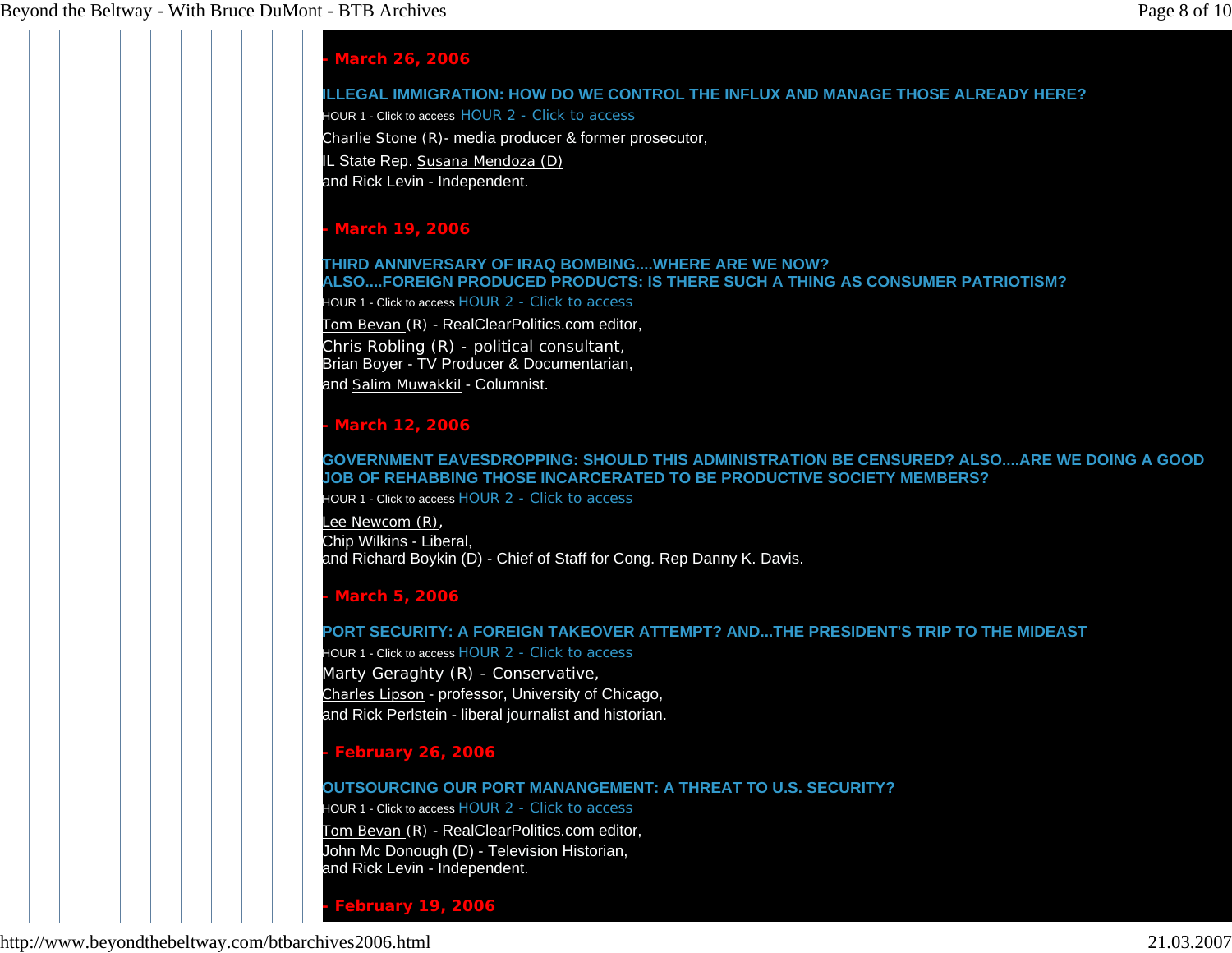**IRAN, IRAQ AND NUKES....PORT SECURITY AND THE UAE.... THE RHETORIC OF WORLD LEADERS**HOUR 1 - Click to access HOUR 2 - Click to accessChris Robling (R) - political consultant, Jacky Grimshaw (D) -Center for Neighborhood Technology board member, and television producer Matt Keepman. **- February 12, 2006 THE STATE OF THE MIDEAST AND.... IS WIRETAPPING AND OTHER COVERT ACTIVITY BY THE U.S. NECESSARY AND LEGAL?**HOUR 1 - Click to access - HOUR 2 - Click to accessJames Wall (D) - Senior Contributing Editor, Christian Century Magazine, John McGovern (R), Tom Pence (R) - political activist. **- February 5, 2006 GOVERNMENT PORK PROGRAMS: CAREER POLITICIANS AND THEIR AGENDAS OF RE-ELECTION AND BRINGING HOME THE BACON.**HOUR 1 - Click to access HOUR 2- Click to access Paul Caprio - Conservative political activist, Kathy Posner - Retired Public Relations Executive, and Senator Tom Coburn (R) Oklahoma. **- January 29, 2006 HAMAS IN POWER: WHAT IS THE FUTURE OF WORLD RELATIONS? and THE U.S. POLICY ON IRAN: IS WAR INEVITIBLE?** HOUR 1 - Click to accessHOUR 2 - Click to access Arthur Cyr - AW Klausen Professor of Economy and Business at Carthage College, Roland Martin (D) - Chicago Defender, Dan Proft (R) - IllinoisLeader.com and Assad Nimer Busool - Professor, American Islamic College. **- January 15, 2006 HIS LIFE AND LEGACY: REMEMBERING DR. MARTIN LUTHER KING JR.**HOUR 1 - Click to access HOUR 2 - Click to accessMarty Geraghty (R) - Conservative, Ralph Conner, of the Heartland Institute and George O'Hare, Liberal**. - January 8, 200 SCANDAL IN POLITICAL CIRCLES: IS REFORM A NECESSITY?**HOUR 1 - Click to accessBeyond the Beltway - With Bruce DuMont - BTB Archives Page 9 of 10

Arthur Cyr - AW Klausen Professor of Economy and Business at Carthage College, Lee Newcom (R), and Charlie Stone (R).